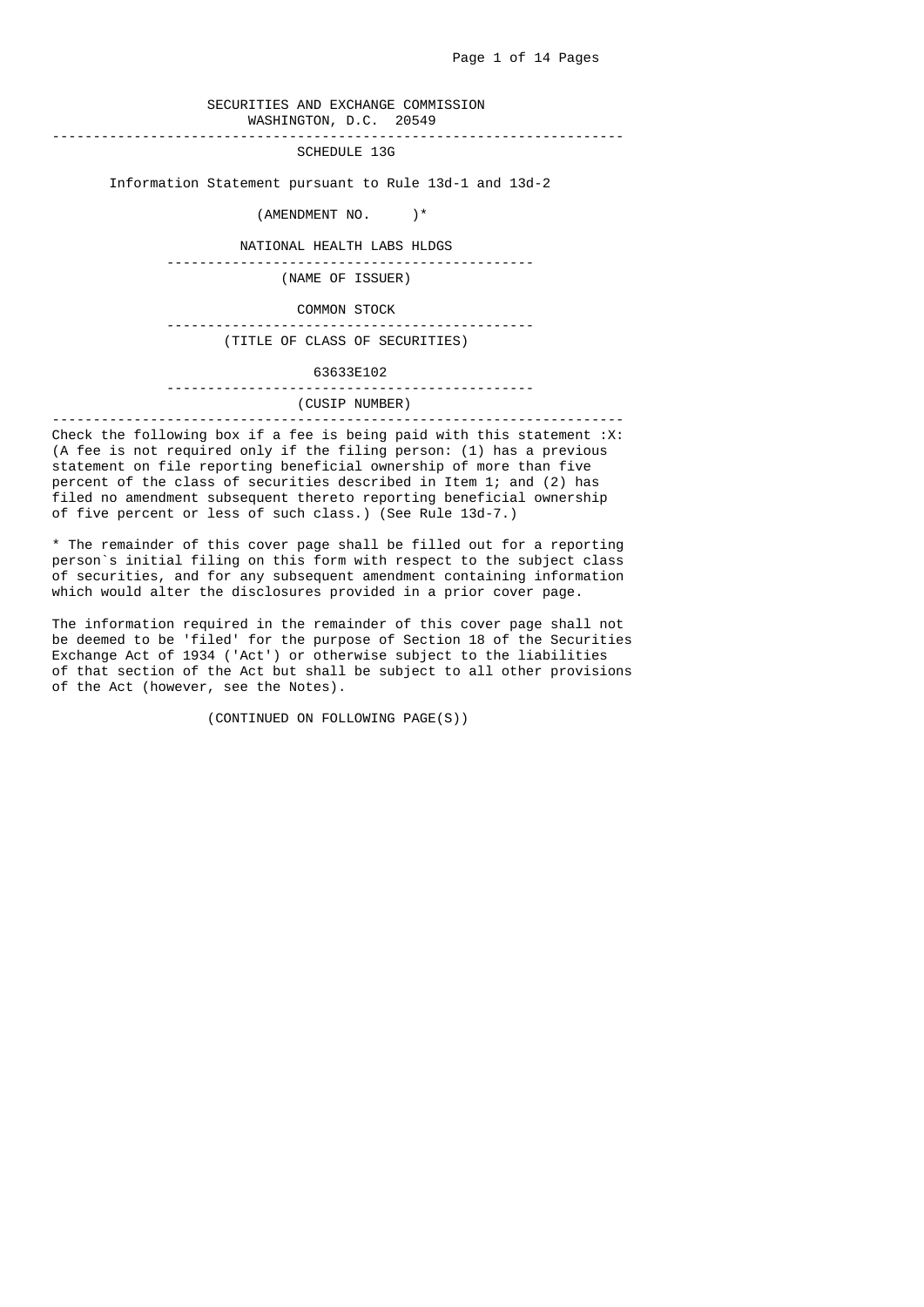| -------------------- <br>CUSIP NO. 63633E102  <br>-------------------- | 13G                                                                                                                                                                                                                                                                                                                                                                                                                                                                                                                                                                                                                            | Page 2 of 14 Pages                 |
|------------------------------------------------------------------------|--------------------------------------------------------------------------------------------------------------------------------------------------------------------------------------------------------------------------------------------------------------------------------------------------------------------------------------------------------------------------------------------------------------------------------------------------------------------------------------------------------------------------------------------------------------------------------------------------------------------------------|------------------------------------|
| 1   NAME OF REPORTING PERSON<br>  AXA Assurances I.A.R.D. Mutuelle     |                                                                                                                                                                                                                                                                                                                                                                                                                                                                                                                                                                                                                                |                                    |
|                                                                        | IS.S. OR I.R.S. IDENTIFICATION NO. OF ABOVE PERSON                                                                                                                                                                                                                                                                                                                                                                                                                                                                                                                                                                             |                                    |
|                                                                        | 2   CHECK THE APPROPRIATE BOX IF A MEMBER OF A GROUP *                                                                                                                                                                                                                                                                                                                                                                                                                                                                                                                                                                         | $(A)$ $[$ $]$<br>$(B)$ $[X]$       |
| -- --------<br>3 SEC USE ONLY                                          |                                                                                                                                                                                                                                                                                                                                                                                                                                                                                                                                                                                                                                |                                    |
| France                                                                 | 4 CITIZENSHIP OR PLACE OF ORGANIZATION                                                                                                                                                                                                                                                                                                                                                                                                                                                                                                                                                                                         |                                    |
| NUMBER OF<br>SHARES<br>AS OF<br>BY EACH<br>REPORTING<br>PERSON<br>WITH | 5 SOLE VOTING POWER<br>$ $   5,726,100<br>OWNED  6 SHARED VOTING POWER<br>$\pm 1$<br>$\overline{\phantom{a}}$ . $\overline{\phantom{a}}$ . $\overline{\phantom{a}}$ . $\overline{\phantom{a}}$ . $\overline{\phantom{a}}$ . $\overline{\phantom{a}}$ . $\overline{\phantom{a}}$ . $\overline{\phantom{a}}$ . $\overline{\phantom{a}}$ . $\overline{\phantom{a}}$ . $\overline{\phantom{a}}$ . $\overline{\phantom{a}}$ . $\overline{\phantom{a}}$ . $\overline{\phantom{a}}$ . $\overline{\phantom{a}}$ . $\overline{\phantom{a}}$<br> 7 SOLE DISPOSITIVE POWER<br>$\vert$   5,800,100<br>8 SHARED DISPOSITIVE POWER<br>12,200 | <u> - - - - - - - - - - -</u>      |
|                                                                        | . <u>.</u><br>9   AGGREGATE AMOUNT BENEFICIALLY OWNED BY EACH REPORTING PERSON<br>5,812,300<br>(Not to be construed as an admission of beneficial ownership)                                                                                                                                                                                                                                                                                                                                                                                                                                                                   |                                    |
| SHARES *                                                               | 10   CHECK BOX IF THE AGGREGATE AMOUNT IN ROW (9) EXCLUDES CERTAIN                                                                                                                                                                                                                                                                                                                                                                                                                                                                                                                                                             | $  - - - - -  $<br>$  - - - - -  $ |
|                                                                        | 11   PERCENT OF CLASS REPRESENTED BY AMOUNT IN ROW 9                                                                                                                                                                                                                                                                                                                                                                                                                                                                                                                                                                           |                                    |
|                                                                        | 6.8%<br>.                                                                                                                                                                                                                                                                                                                                                                                                                                                                                                                                                                                                                      |                                    |
| 12 TYPE OF REPORTING PERSON *                                          |                                                                                                                                                                                                                                                                                                                                                                                                                                                                                                                                                                                                                                |                                    |
|                                                                        | IC                                                                                                                                                                                                                                                                                                                                                                                                                                                                                                                                                                                                                             |                                    |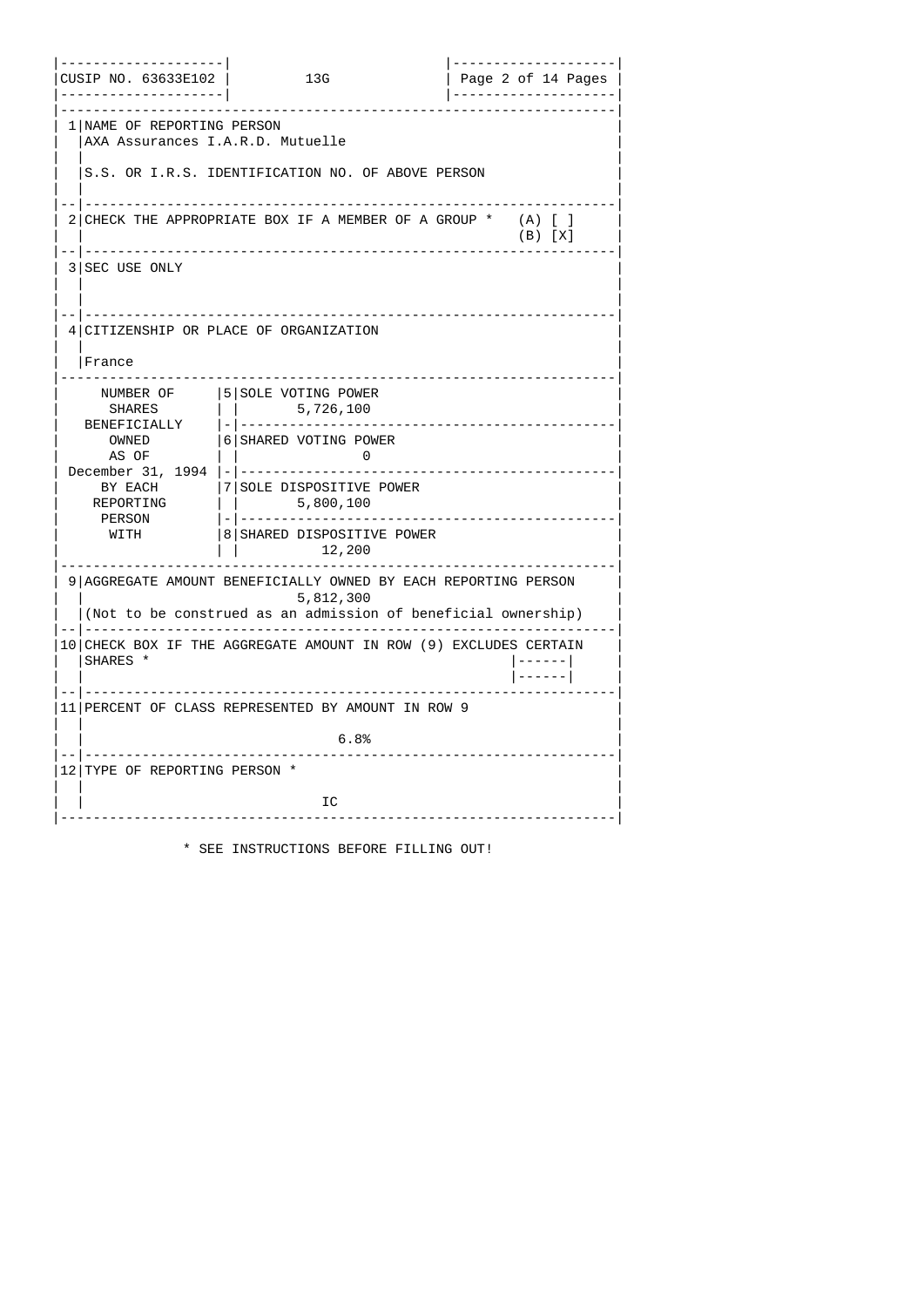| -------------------- <br>CUSIP NO. 63633E102  <br>-------------------- | 13G                                                                                                                                                          | Page 3 of 14 Pages           |
|------------------------------------------------------------------------|--------------------------------------------------------------------------------------------------------------------------------------------------------------|------------------------------|
| 1 NAME OF REPORTING PERSON<br> AXA Assurances Vie Mutuelle             |                                                                                                                                                              |                              |
|                                                                        | IS.S. OR I.R.S. IDENTIFICATION NO. OF ABOVE PERSON                                                                                                           |                              |
|                                                                        | ---------------------------------<br>2 CHECK THE APPROPRIATE BOX IF A MEMBER OF A GROUP *                                                                    | $(A)$ $[$ $]$<br>$(B)$ $[X]$ |
| . .  <br>3   SEC USE ONLY                                              |                                                                                                                                                              |                              |
| France                                                                 | 4 CITIZENSHIP OR PLACE OF ORGANIZATION                                                                                                                       |                              |
| NUMBER OF<br>AS OF<br>BY EACH<br>REPORTING<br>PERSON<br>WITH           | 5 SOLE VOTING POWER<br>OWNED  6 SHARED VOTING POWER<br>$\Box$<br>$\bullet$ 0<br><b>17 SOLE DISPOSITIVE POWER</b><br>8 SHARED DISPOSITIVE POWER<br>12,200     |                              |
|                                                                        | . <u>.</u><br>9   AGGREGATE AMOUNT BENEFICIALLY OWNED BY EACH REPORTING PERSON<br>5,812,300<br>(Not to be construed as an admission of beneficial ownership) |                              |
| ISHARES *                                                              | 10 CHECK BOX IF THE AGGREGATE AMOUNT IN ROW (9) EXCLUDES CERTAIN                                                                                             | $  - - - - -  $<br> ------   |
|                                                                        | 11   PERCENT OF CLASS REPRESENTED BY AMOUNT IN ROW 9                                                                                                         |                              |
|                                                                        | 6.8%<br>-------------------------------                                                                                                                      |                              |
| 12 TYPE OF REPORTING PERSON *                                          |                                                                                                                                                              |                              |
|                                                                        | IC                                                                                                                                                           |                              |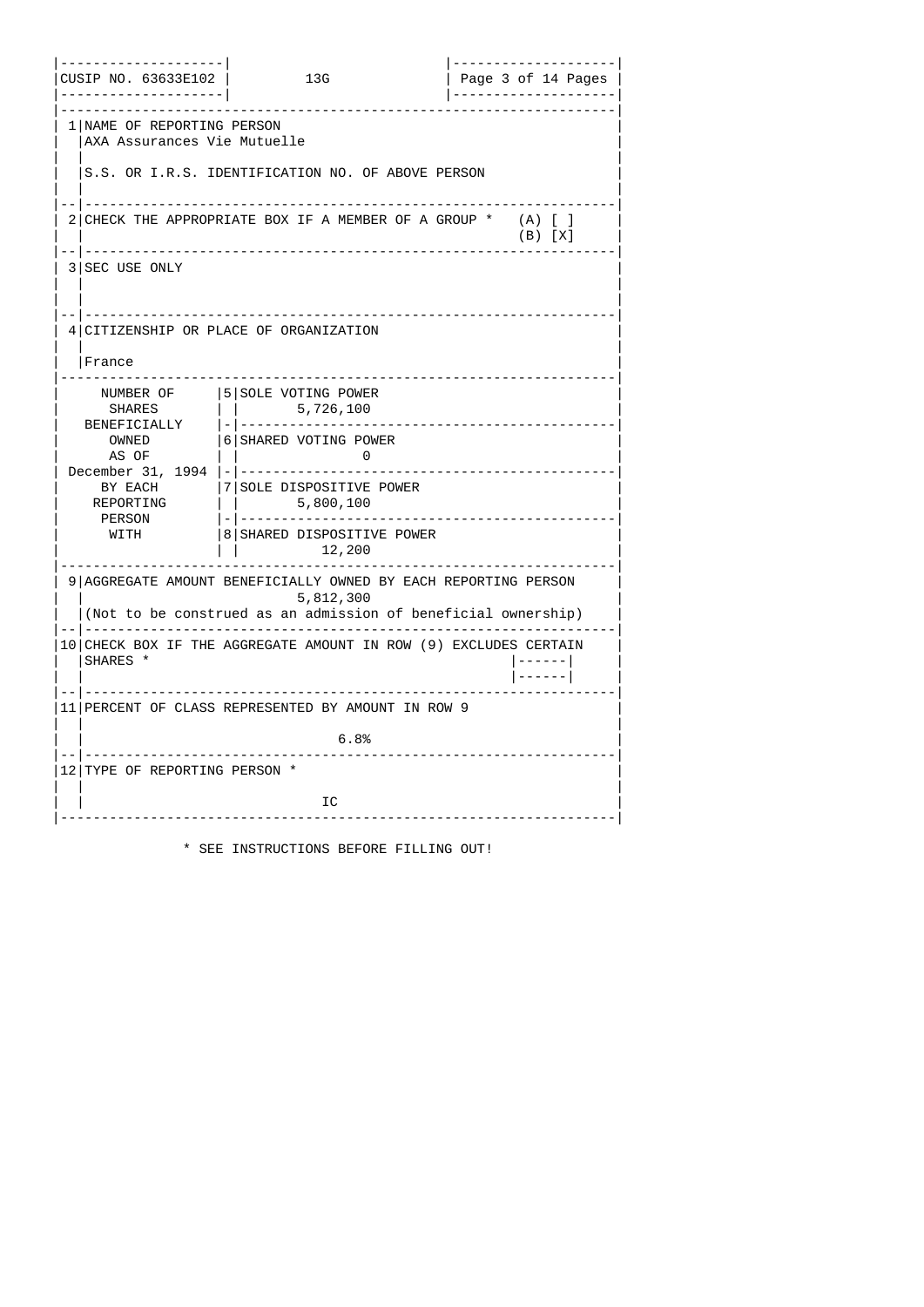| -------------------- <br>CUSIP NO. 63633E102                           | 13G                                                                                                                                                                                                                                                                                                                                                                                                                                                                                                                                                                                                                            | -------------------- <br>  Page 4 of 14 Pages |
|------------------------------------------------------------------------|--------------------------------------------------------------------------------------------------------------------------------------------------------------------------------------------------------------------------------------------------------------------------------------------------------------------------------------------------------------------------------------------------------------------------------------------------------------------------------------------------------------------------------------------------------------------------------------------------------------------------------|-----------------------------------------------|
| 1   NAME OF REPORTING PERSON                                           | Alpha Assurances I.A.R.D. Mutuelle                                                                                                                                                                                                                                                                                                                                                                                                                                                                                                                                                                                             |                                               |
|                                                                        | IS.S. OR I.R.S. IDENTIFICATION NO. OF ABOVE PERSON                                                                                                                                                                                                                                                                                                                                                                                                                                                                                                                                                                             |                                               |
|                                                                        | -------------------------------------<br>2   CHECK THE APPROPRIATE BOX IF A MEMBER OF A GROUP *                                                                                                                                                                                                                                                                                                                                                                                                                                                                                                                                | $(A)$ $[$ $]$<br>$(B)$ $[X]$                  |
| - -   - - - - - - -<br>3 SEC USE ONLY                                  |                                                                                                                                                                                                                                                                                                                                                                                                                                                                                                                                                                                                                                |                                               |
| <b> France</b>                                                         | 4 CITIZENSHIP OR PLACE OF ORGANIZATION                                                                                                                                                                                                                                                                                                                                                                                                                                                                                                                                                                                         |                                               |
| NUMBER OF<br>SHARES<br>AS OF<br>BY EACH<br>REPORTING<br>PERSON<br>WITH | 5 SOLE VOTING POWER<br>$ $   5,726,100<br>OWNED  6 SHARED VOTING POWER<br>$\pm 1$<br>$\overline{\phantom{a}}$ . $\overline{\phantom{a}}$ . $\overline{\phantom{a}}$ . $\overline{\phantom{a}}$ . $\overline{\phantom{a}}$ . $\overline{\phantom{a}}$ . $\overline{\phantom{a}}$ . $\overline{\phantom{a}}$ . $\overline{\phantom{a}}$ . $\overline{\phantom{a}}$ . $\overline{\phantom{a}}$ . $\overline{\phantom{a}}$ . $\overline{\phantom{a}}$ . $\overline{\phantom{a}}$ . $\overline{\phantom{a}}$ . $\overline{\phantom{a}}$<br> 7 SOLE DISPOSITIVE POWER<br>$\vert$   5,800,100<br>8 SHARED DISPOSITIVE POWER<br>12,200 | <u> - - - - - - - - - - -</u>                 |
|                                                                        | <u> - - - - - - - - -</u><br>9   AGGREGATE AMOUNT BENEFICIALLY OWNED BY EACH REPORTING PERSON<br>5,812,300<br>(Not to be construed as an admission of beneficial ownership)                                                                                                                                                                                                                                                                                                                                                                                                                                                    |                                               |
| SHARES *                                                               | 10   CHECK BOX IF THE AGGREGATE AMOUNT IN ROW (9) EXCLUDES CERTAIN                                                                                                                                                                                                                                                                                                                                                                                                                                                                                                                                                             | $  - - - - -  $<br>$  - - - - -  $            |
|                                                                        | 11   PERCENT OF CLASS REPRESENTED BY AMOUNT IN ROW 9                                                                                                                                                                                                                                                                                                                                                                                                                                                                                                                                                                           |                                               |
|                                                                        | 6.8%                                                                                                                                                                                                                                                                                                                                                                                                                                                                                                                                                                                                                           |                                               |
| 12 TYPE OF REPORTING PERSON *                                          |                                                                                                                                                                                                                                                                                                                                                                                                                                                                                                                                                                                                                                |                                               |
|                                                                        | IC                                                                                                                                                                                                                                                                                                                                                                                                                                                                                                                                                                                                                             |                                               |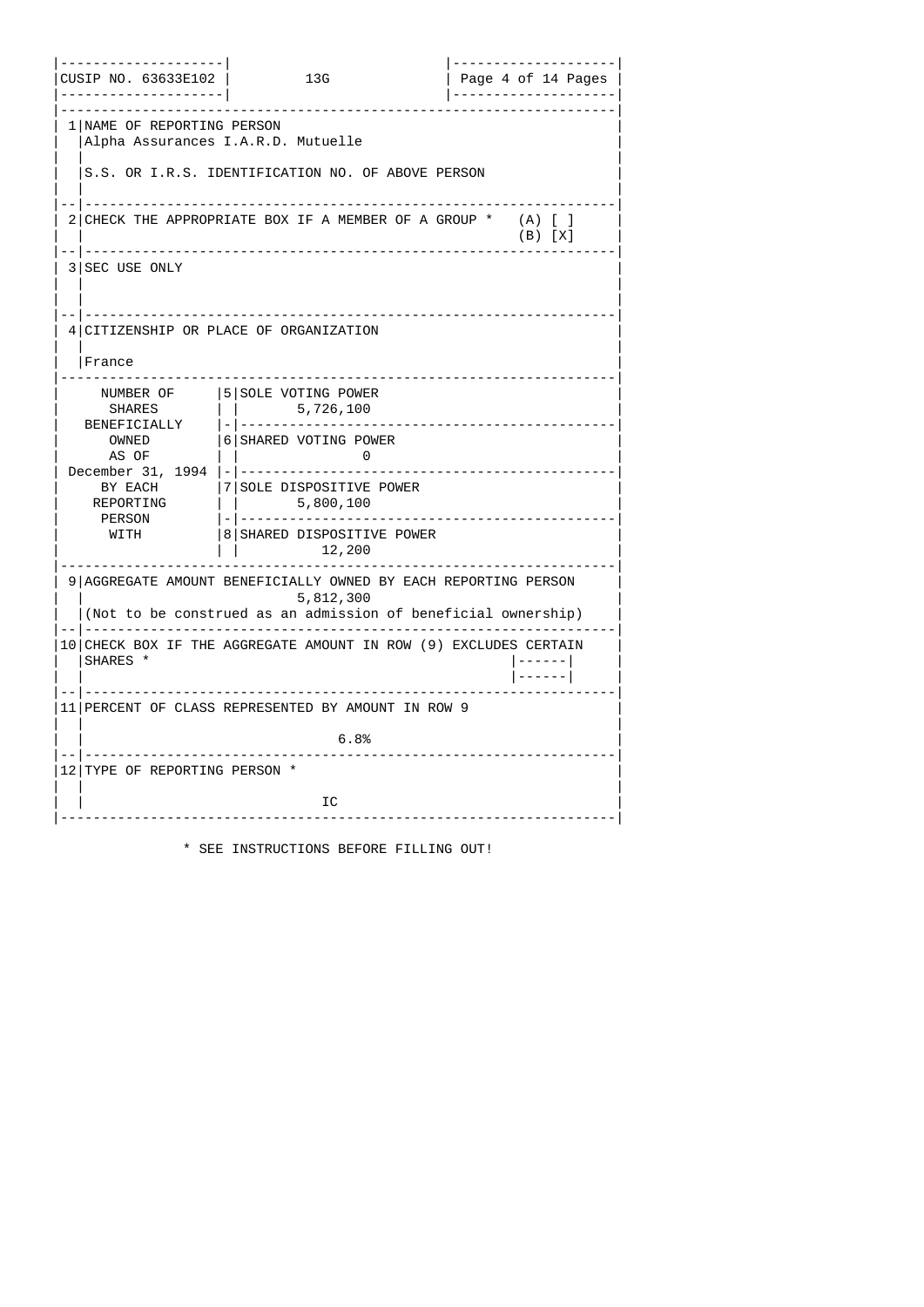| ------------------- <br>CUSIP NO. 63633E102  <br>------------------- | <b>13G</b>                                                                                                                                                          | Page 5 of 14 Pages                          |
|----------------------------------------------------------------------|---------------------------------------------------------------------------------------------------------------------------------------------------------------------|---------------------------------------------|
| 1   NAME OF REPORTING PERSON<br>  Alpha Assurances Vie Mutuelle      | <u>.</u>                                                                                                                                                            |                                             |
|                                                                      | IS.S. OR I.R.S. IDENTIFICATION NO. OF ABOVE PERSON                                                                                                                  |                                             |
|                                                                      | ---------------------------------<br>2 CHECK THE APPROPRIATE BOX IF A MEMBER OF A GROUP *                                                                           | $(A)$ $\lceil$ $\rceil$<br>$(B)$ $[X]$      |
| . -   - - - - - - - -<br>3 SEC USE ONLY                              |                                                                                                                                                                     |                                             |
| France                                                               | 4 CITIZENSHIP OR PLACE OF ORGANIZATION                                                                                                                              |                                             |
| NUMBER OF<br>AS OF<br>BY EACH<br>REPORTING<br>PERSON<br>WITH         | 5 SOLE VOTING POWER<br>OWNED  6 SHARED VOTING POWER<br>$\mathbf{1}$<br>$\overline{\mathbf{0}}$<br>17 SOLE DISPOSITIVE POWER<br>8 SHARED DISPOSITIVE POWER<br>12,200 | <u> - - - - - - - - - - - - - - - - - -</u> |
|                                                                      | . <u>.</u> .<br>9   AGGREGATE AMOUNT BENEFICIALLY OWNED BY EACH REPORTING PERSON<br>5,812,300<br>(Not to be construed as an admission of beneficial ownership)      |                                             |
| SHARES *                                                             | 10   CHECK BOX IF THE AGGREGATE AMOUNT IN ROW (9) EXCLUDES CERTAIN                                                                                                  | $  - - - - -  $<br> ------                  |
|                                                                      | 11   PERCENT OF CLASS REPRESENTED BY AMOUNT IN ROW 9                                                                                                                |                                             |
| .                                                                    | 6.8%<br>. <u>.</u>                                                                                                                                                  |                                             |
| 12 TYPE OF REPORTING PERSON *                                        |                                                                                                                                                                     |                                             |
|                                                                      | IC                                                                                                                                                                  |                                             |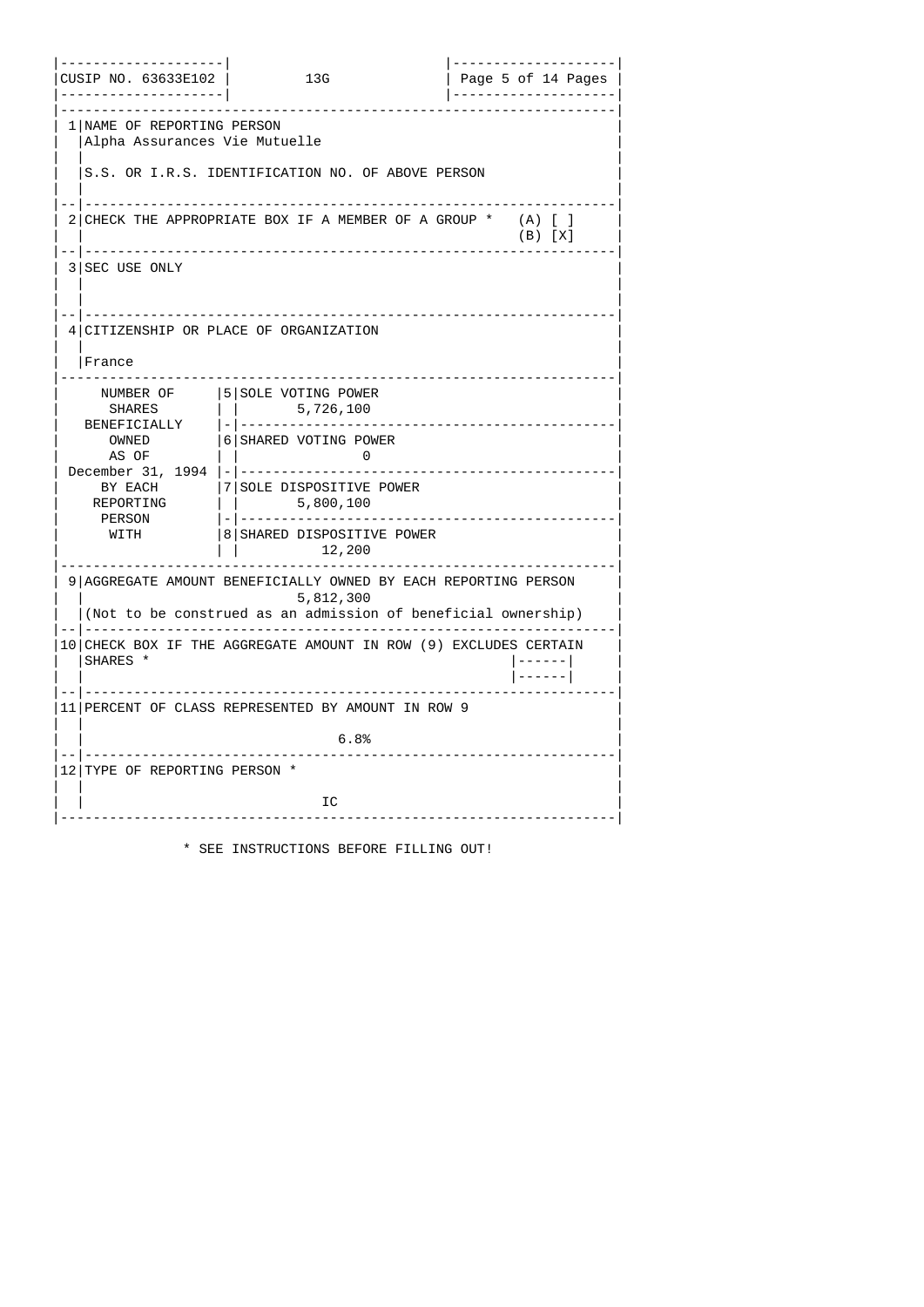| -------------------- <br>CUSIP NO. 63633E102  <br>------------------- | 136                                                                                                                                                                                                                                                                                                                                                                                                                                                                                                                                                                                                              | -------------------- <br>  Page 6 of 14 Pages |
|-----------------------------------------------------------------------|------------------------------------------------------------------------------------------------------------------------------------------------------------------------------------------------------------------------------------------------------------------------------------------------------------------------------------------------------------------------------------------------------------------------------------------------------------------------------------------------------------------------------------------------------------------------------------------------------------------|-----------------------------------------------|
| 1   NAME OF REPORTING PERSON<br>Uni Europe Assurance Mutuelle         |                                                                                                                                                                                                                                                                                                                                                                                                                                                                                                                                                                                                                  |                                               |
|                                                                       | S.S. OR I.R.S. IDENTIFICATION NO. OF ABOVE PERSON                                                                                                                                                                                                                                                                                                                                                                                                                                                                                                                                                                |                                               |
|                                                                       | 2   CHECK THE APPROPRIATE BOX IF A MEMBER OF A GROUP *                                                                                                                                                                                                                                                                                                                                                                                                                                                                                                                                                           | $(A)$ $[$ $]$<br>$(B)$ $[X]$                  |
| - -   - - - - - - -<br>3 SEC USE ONLY                                 |                                                                                                                                                                                                                                                                                                                                                                                                                                                                                                                                                                                                                  |                                               |
| <b> France</b>                                                        | 4 CITIZENSHIP OR PLACE OF ORGANIZATION                                                                                                                                                                                                                                                                                                                                                                                                                                                                                                                                                                           |                                               |
| NUMBER OF<br>AS OF<br>BY EACH<br>REPORTING<br>PERSON<br>WITH          | 5 SOLE VOTING POWER<br>OWNED  6 SHARED VOTING POWER<br>$\mathbf{1}$<br>$\overline{\phantom{a}}$ . $\overline{\phantom{a}}$ . $\overline{\phantom{a}}$ . $\overline{\phantom{a}}$ . $\overline{\phantom{a}}$ . $\overline{\phantom{a}}$ . $\overline{\phantom{a}}$ . $\overline{\phantom{a}}$ . $\overline{\phantom{a}}$ . $\overline{\phantom{a}}$ . $\overline{\phantom{a}}$ . $\overline{\phantom{a}}$ . $\overline{\phantom{a}}$ . $\overline{\phantom{a}}$ . $\overline{\phantom{a}}$ . $\overline{\phantom{a}}$<br> 7 SOLE DISPOSITIVE POWER<br>$\vert$   5,800,100<br>8 SHARED DISPOSITIVE POWER<br>12,200 | <u> - - - - - - - - - - -</u>                 |
|                                                                       | .<br>9   AGGREGATE AMOUNT BENEFICIALLY OWNED BY EACH REPORTING PERSON<br>5,812,300<br>(Not to be construed as an admission of beneficial ownership)                                                                                                                                                                                                                                                                                                                                                                                                                                                              |                                               |
| SHARES *                                                              | 10   CHECK BOX IF THE AGGREGATE AMOUNT IN ROW (9) EXCLUDES CERTAIN                                                                                                                                                                                                                                                                                                                                                                                                                                                                                                                                               | $  - - - - -  $<br>$  - - - - -  $            |
|                                                                       | 11   PERCENT OF CLASS REPRESENTED BY AMOUNT IN ROW 9                                                                                                                                                                                                                                                                                                                                                                                                                                                                                                                                                             |                                               |
|                                                                       | 6.8%                                                                                                                                                                                                                                                                                                                                                                                                                                                                                                                                                                                                             |                                               |
| 12 TYPE OF REPORTING PERSON *                                         |                                                                                                                                                                                                                                                                                                                                                                                                                                                                                                                                                                                                                  |                                               |
|                                                                       | IC                                                                                                                                                                                                                                                                                                                                                                                                                                                                                                                                                                                                               |                                               |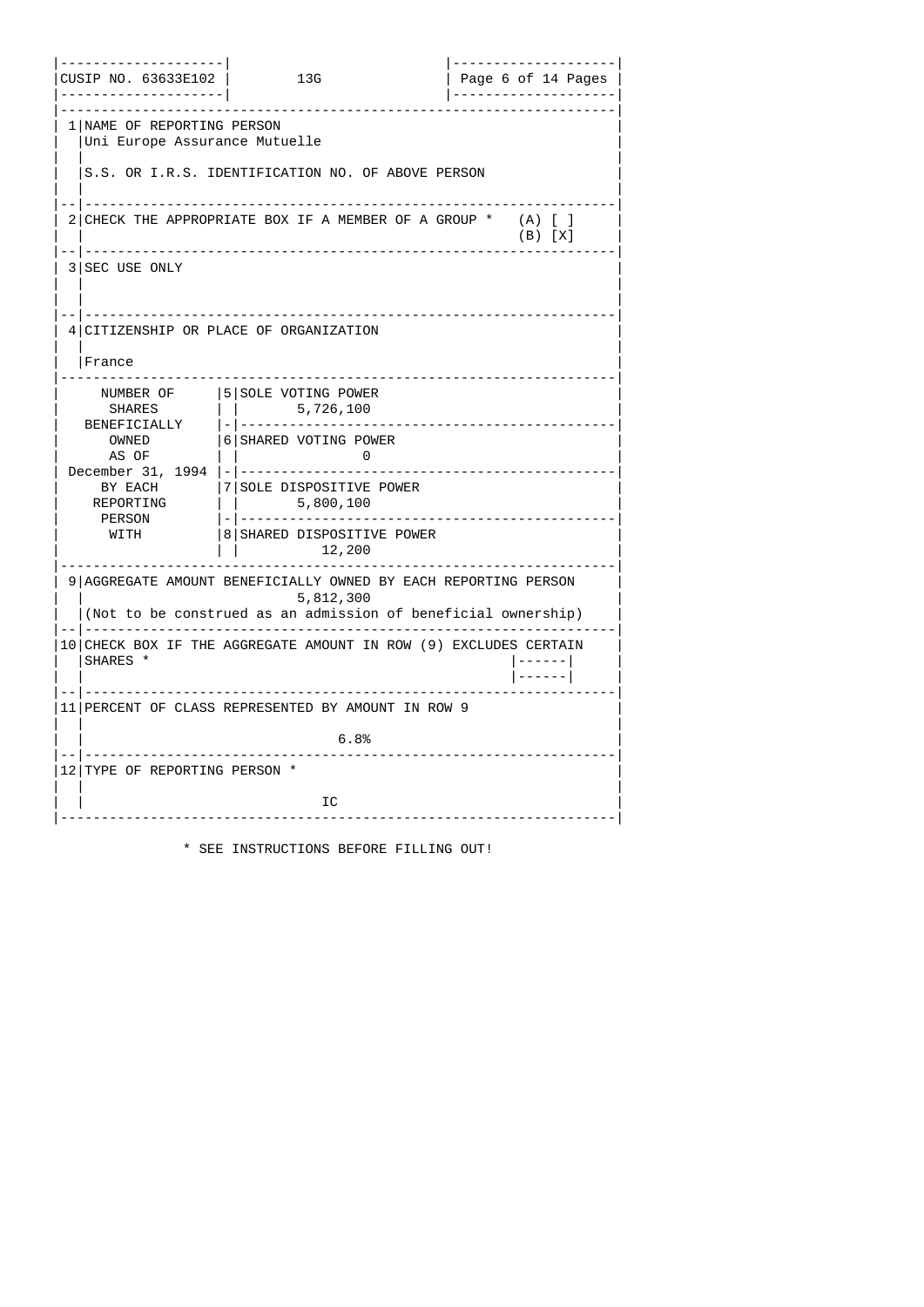| -------------------- <br>CUSIP NO. 63633E102  <br>-------------------- | 13G                                                                                                                                                                               | -------------------- <br>  Page 7 of 14 Pages |
|------------------------------------------------------------------------|-----------------------------------------------------------------------------------------------------------------------------------------------------------------------------------|-----------------------------------------------|
| 1   NAME OF REPORTING PERSON<br>  AXA                                  |                                                                                                                                                                                   |                                               |
|                                                                        | IS.S. OR I.R.S. IDENTIFICATION NO. OF ABOVE PERSON                                                                                                                                |                                               |
|                                                                        | --------------------------------------<br>2 CHECK THE APPROPRIATE BOX IF A MEMBER OF A GROUP *                                                                                    | $(A)$ [ ]<br>$(B)$ $[$ $]$                    |
| . .  <br>3   SEC USE ONLY                                              |                                                                                                                                                                                   |                                               |
| France                                                                 | 4 CITIZENSHIP OR PLACE OF ORGANIZATION                                                                                                                                            |                                               |
| NUMBER OF<br>AS OF<br>BY EACH<br>REPORTING<br>PERSON<br>WITH           | 5 SOLE VOTING POWER<br>OWNED  6 SHARED VOTING POWER<br>$\Box$<br>$\overline{\mathbf{0}}$<br><b>17 SOLE DISPOSITIVE POWER</b><br>8 SHARED DISPOSITIVE POWER<br>12,200              | -------------------                           |
|                                                                        | <u> - - - - - - - - - - -</u> .<br>9   AGGREGATE AMOUNT BENEFICIALLY OWNED BY EACH REPORTING PERSON<br>5,812,300<br>(Not to be construed as an admission of beneficial ownership) |                                               |
| ISHARES <sup>*</sup>                                                   | 10 CHECK BOX IF THE AGGREGATE AMOUNT IN ROW (9) EXCLUDES CERTAIN                                                                                                                  | $  - - - - -  $<br> ------                    |
|                                                                        | 11   PERCENT OF CLASS REPRESENTED BY AMOUNT IN ROW 9                                                                                                                              |                                               |
|                                                                        | 6.8%                                                                                                                                                                              |                                               |
| 12 TYPE OF REPORTING PERSON *                                          |                                                                                                                                                                                   |                                               |
|                                                                        | HС                                                                                                                                                                                |                                               |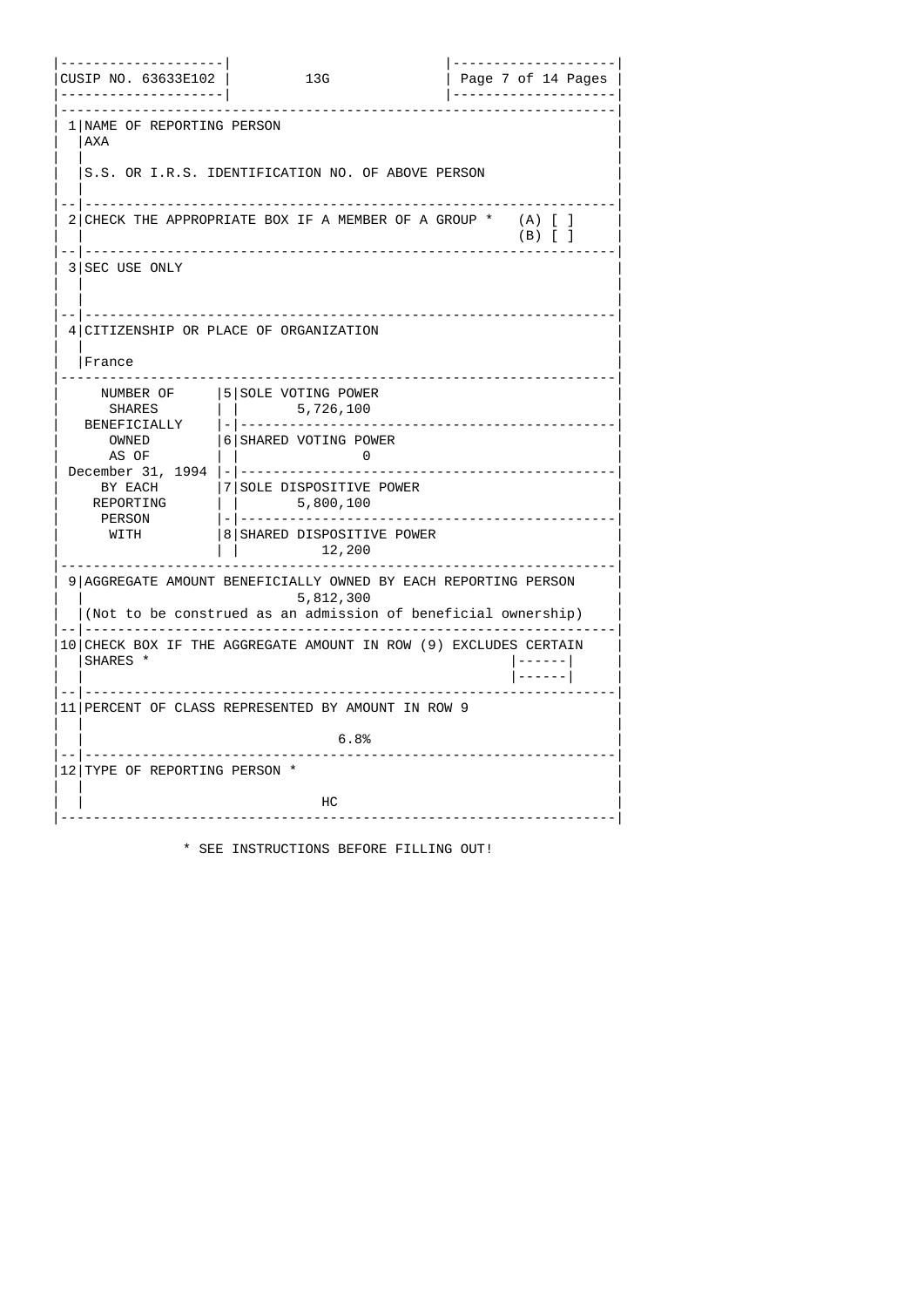| -------------------- <br>- - - - - - - - - - - - - - - - - -   - | CUSIP NO. 63633E102   13G                                                                                                                                                                                                                                                               | Page 8 of 14 Pages  <br>  --------------------- |
|------------------------------------------------------------------|-----------------------------------------------------------------------------------------------------------------------------------------------------------------------------------------------------------------------------------------------------------------------------------------|-------------------------------------------------|
| 1   NAME OF REPORTING PERSON                                     | THE EQUITABLE COMPANIES INCORPORATED                                                                                                                                                                                                                                                    |                                                 |
| 13-3623351<br>-   ------------                                   | IS.S. OR I.R.S. IDENTIFICATION NO. OF ABOVE PERSON<br>_____________________________________                                                                                                                                                                                             |                                                 |
|                                                                  | 2 CHECK THE APPROPRIATE BOX IF A MEMBER OF A GROUP *<br>-----------------------------------                                                                                                                                                                                             | $(A)$ $[$ $]$<br>$(B)$ $[$ $]$                  |
| -- ---------<br>3 SEC USE ONLY                                   |                                                                                                                                                                                                                                                                                         |                                                 |
| State of Delaware                                                | 4 CITIZENSHIP OR PLACE OF ORGANIZATION                                                                                                                                                                                                                                                  |                                                 |
| AS OF<br>REPORTING<br>PERSON<br>WITH                             | NUMBER OF   5  SOLE VOTING POWER<br>OWNED  6 SHARED VOTING POWER<br>$\Box$<br>$\overline{\mathbf{0}}$<br>BY EACH  7 SOLE DISPOSITIVE POWER<br>    5,800,100<br>8 SHARED DISPOSITIVE POWER<br>12,200<br>. <u>.</u> .<br>9   AGGREGATE AMOUNT BENEFICIALLY OWNED BY EACH REPORTING PERSON |                                                 |
|                                                                  | 5,812,300<br>10 CHECK BOX IF THE AGGREGATE AMOUNT IN ROW (9) EXCLUDES CERTAIN                                                                                                                                                                                                           |                                                 |
| SHARES *                                                         |                                                                                                                                                                                                                                                                                         | $  - - - - -  $<br> ------                      |
|                                                                  | 11   PERCENT OF CLASS REPRESENTED BY AMOUNT IN ROW 9<br>6.8%<br><u> - - - - - - - - - - - -</u> .                                                                                                                                                                                       |                                                 |
| 12 TYPE OF REPORTING PERSON *                                    | . <u>.</u>                                                                                                                                                                                                                                                                              |                                                 |
|                                                                  | нc                                                                                                                                                                                                                                                                                      |                                                 |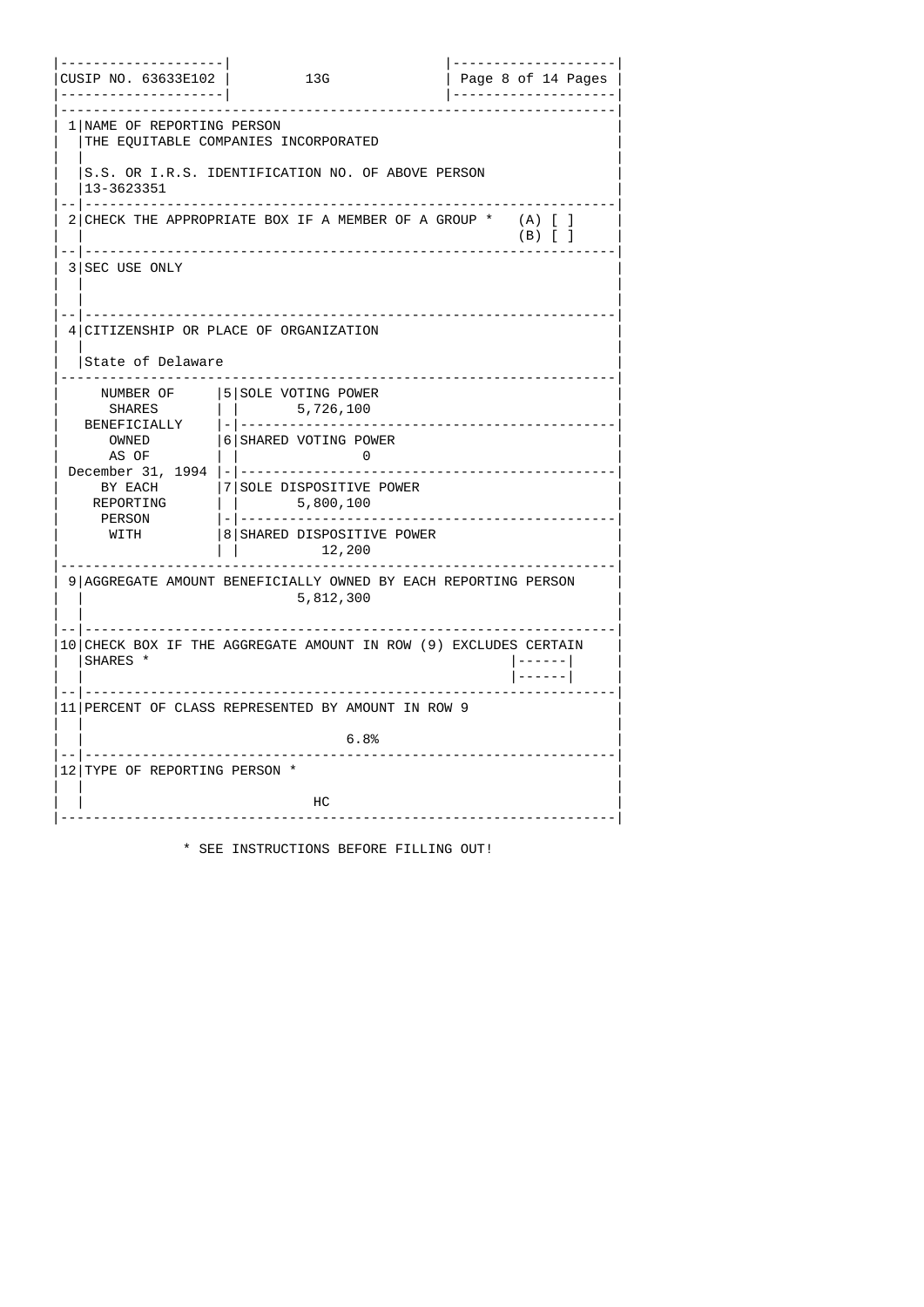Item 1(a) Name of Issuer: Page 9 of 14 Pages -------------- NATIONAL HEALTH LABS HLDGS I Item 1(b) Address of Issuer's Principal Executive Offices: ----------------------------------------------- 4225 Executive Sq. Ste. 800 LaJolla, CA 92037 Item 2(a) Name of Person Filing: --------------------- Alpha Assurances I.A.R.D. Mutuelle, Alpha Assurances Vie Mutuelle, AXA Assurances I.A.R.D Mutuelle, AXA Assurances Vie Mutuelle, and Uni Europe Assurance Mutuelle, as a group (collectively, the 'Mutuelles AXA') AXA The Equitable Companies Incorporated (the 'Equitable Companies') Item 2(b) Address of Principal Business Office: ------------------------------------ Alpha Assurances I.A.R.D. Mutuelle and Alpha Assurances Vie Mutuelle 101-100 Terrasse Boieldieu 92042 Paris La Defense France AXA Assurances I.A.R.D Mutuelle and AXA Assurances Vie Mutuelle La Grande Arche Pardi Nord 92044 Paris La Defense France Uni Europe Assurance Mutuelle 24 Rue Drouot 75009 Paris France AXA 23, Avenue Matignon 75008 Paris France

> The Equitable Companies Incorporated 787 Seventh Avenue New York, New York 10019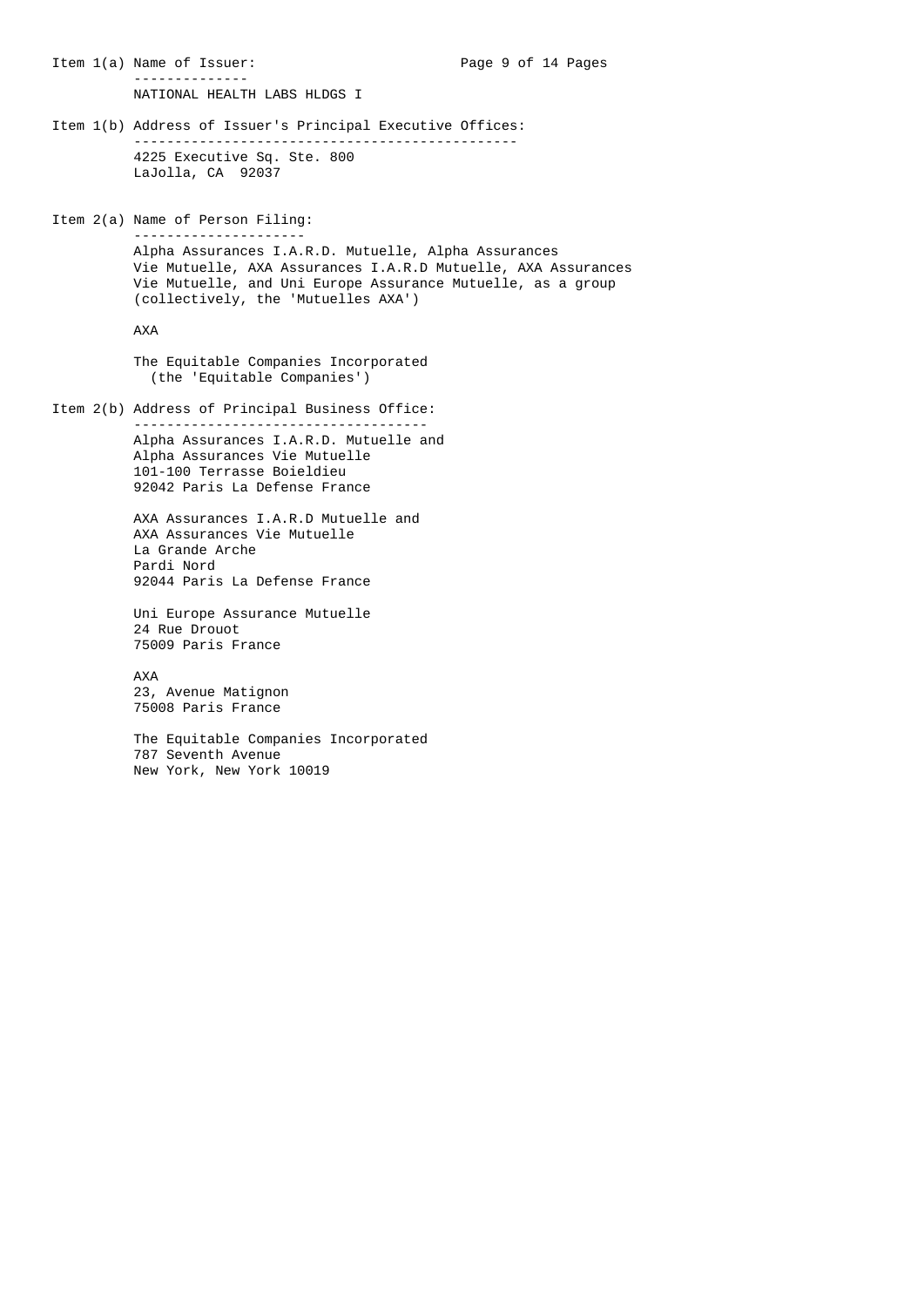- Item 2(c) Citizenship: ----------- Mutuelles AXA and AXA - France Equitable Companies - Delaware
- Item 2(d) Title of Class of Securities: ----------------------------

Common Stock

- Item 2(e) CUSIP Number: ------------ 63633E102
- Item 3. Type of Reporting Person: ------------------------ Equitable Companies as a parent holding company, in accordance with  $240.13d-1$  (b)(ii)(G).

 The Mutuelles AXA, as a group, acting as a parent holding company.

AXA as a parent holding company.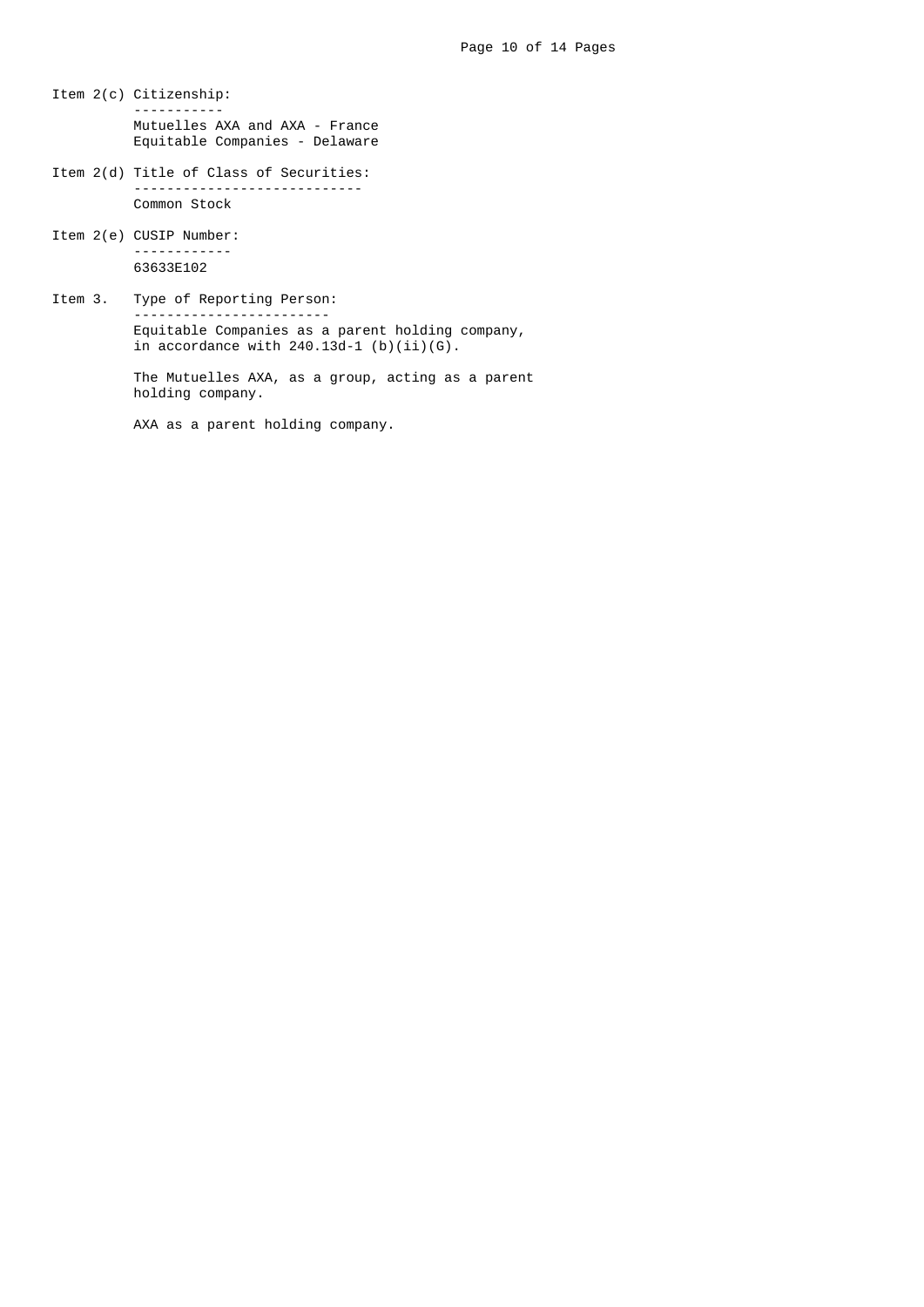Page 11 of 14 Pages Item 4. Ownership as of December 31, 1994: --------------------------------- (a) Amount Beneficially Owned: ------------------------- 5,812,300 shares of common stock beneficially owned including: No. of Shares --------------------- The Mutuelles AXA, as a group 0  $AXA$  0 AXA Entity or Entities: NONE --------------------- acquired solely for investment purposes: 0 (Each of the Mutuelles AXA, as a group, and AXA expressly declares that the filing of this Schedule 13G shall not be construed as an admission that it is, for purposes of Section 13(d) of the Exchange Act, the beneficial owner of any securities covered by this Schedule 13G). The Equitable Companies Incorporated 0 Subsidiaries: ------------ The Equitable Life Assurance Society of the United States acquired solely for investment purposes: 697,500 697,500 ----------- Alliance Capital Management L. P., acquired solely for investment purposes on behalf of client discretionary investment advisory accounts: 5,077,600 5,077,600 ----------- Donaldson, Lufkin & Jenrette Securities Corporation held for investment purposes: Common Stock 37,200 37,200 ----------- Wood, Struthers & Winthrop Management Corp. acquired solely for investment purposes on behalf of client discretionary investment advisory accounts: 0 ----------- Total 5,812,300 =========== (Each of the above subsidiaries of The Equitable operates under independent management and makes independent decisions). (B) Percent of Class: 6.8% ---------------- ===========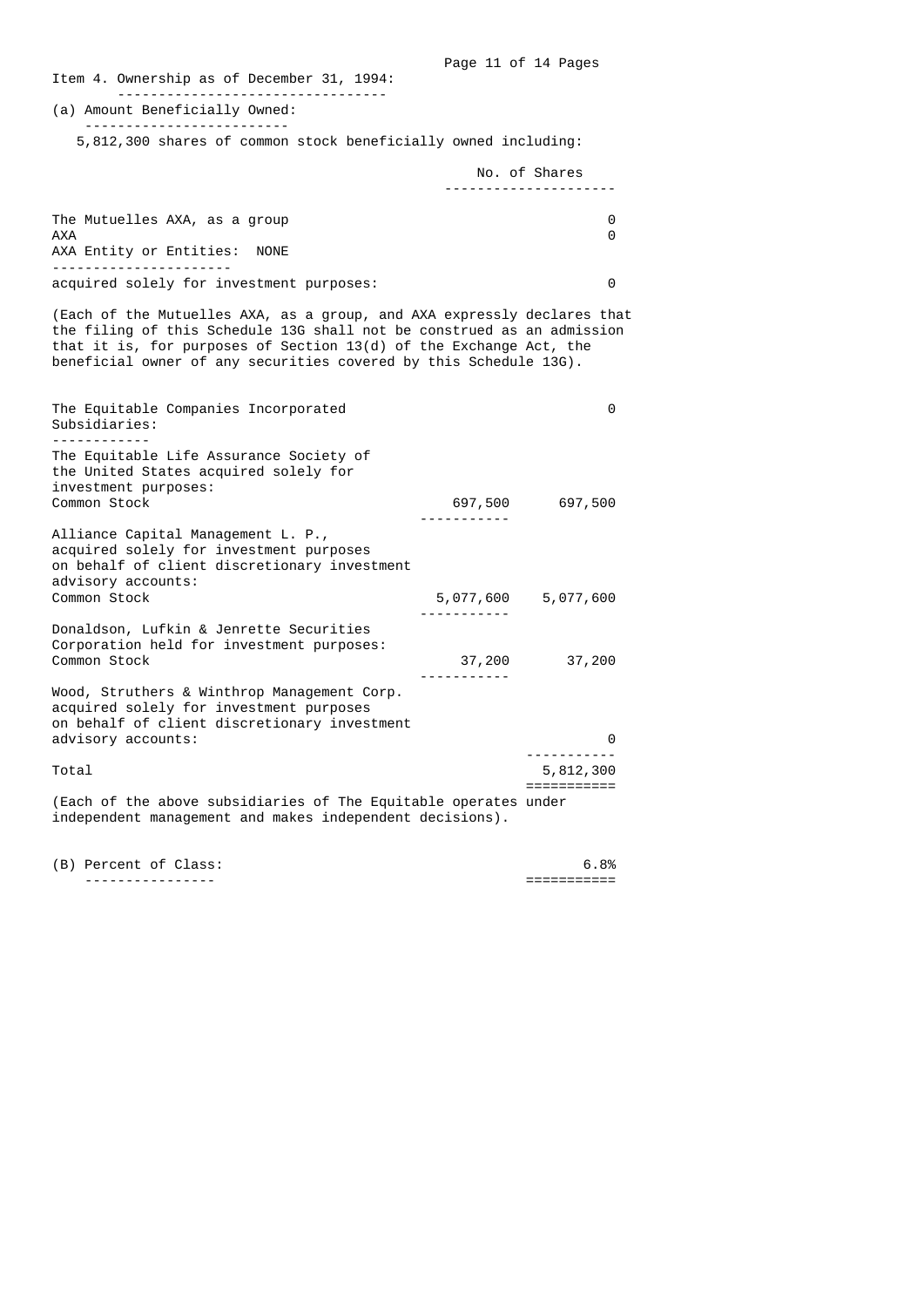|  | ITEM 4. Ownership as of December 31, 1994 (CONT.) |  |  |  |  |  | Page 12 of 14 Pages |  |  |  |  |
|--|---------------------------------------------------|--|--|--|--|--|---------------------|--|--|--|--|
|--|---------------------------------------------------|--|--|--|--|--|---------------------|--|--|--|--|

## (c) Deemed Voting Power and Disposition Power:

-----------------------------------------

|                                                                                    | (i)<br>Deemed<br>to have<br>Sole Power<br>to Vote<br>or to<br>Direct<br>the Vote | (ii)<br>Deemed<br>to have<br>Shared Power<br>to Vote<br>or to<br>Direct<br>the Vote<br><u>.</u> | (iii)<br>Deemed<br>to have<br>Sole Power<br>to Dispose<br>or to<br>Direct the<br>Disposition | (iv)<br>Deemed<br>to have<br>Shared Power<br>to Dispose<br>or to<br>Direct the<br>Disposition |
|------------------------------------------------------------------------------------|----------------------------------------------------------------------------------|-------------------------------------------------------------------------------------------------|----------------------------------------------------------------------------------------------|-----------------------------------------------------------------------------------------------|
| The Mutuelles AXA,<br>as a group                                                   | 0                                                                                | 0                                                                                               | 0                                                                                            | 0                                                                                             |
| <b>AXA</b>                                                                         | 0                                                                                | 0                                                                                               | 0                                                                                            | 0                                                                                             |
| AXA Entity or Entities:                                                            |                                                                                  |                                                                                                 |                                                                                              |                                                                                               |
| <b>NONE</b>                                                                        | 0                                                                                | 0                                                                                               | 0                                                                                            | 0                                                                                             |
| The Equitable<br>Companies<br>Incorporated                                         | 0                                                                                | 0                                                                                               | 0                                                                                            | 0                                                                                             |
| Subsidiaries:                                                                      |                                                                                  |                                                                                                 |                                                                                              |                                                                                               |
| <u> - - - - - - - - - - -</u><br>The Equitable<br>Life Assurance<br>Society of the |                                                                                  |                                                                                                 |                                                                                              |                                                                                               |
| United States                                                                      | 697,500                                                                          | 0                                                                                               | 697,500                                                                                      | 0                                                                                             |
| Alliance Capital<br>Management L. P.                                               | 5,003,600                                                                        | 0                                                                                               | 5,077,600                                                                                    | 0                                                                                             |
| Donaldson, Lufkin<br>& Jenrette<br>Securities<br>Corporation                       | 25,000                                                                           | 0                                                                                               | 25,000                                                                                       | 12,200                                                                                        |
| Wood, Struthers<br>& Winthrop<br>Management                                        |                                                                                  |                                                                                                 |                                                                                              |                                                                                               |
| Corporation                                                                        | 0                                                                                | 0                                                                                               | 0                                                                                            | 0                                                                                             |
| <b>TOTAL</b>                                                                       | 5,726,100<br>==========                                                          | 0<br>============                                                                               | 5,800,100<br>===========                                                                     | 12,200<br>============                                                                        |

 (Each of the above subsidiaries of the Equitable Companies operates under independent management and makes independent voting and investment decisions).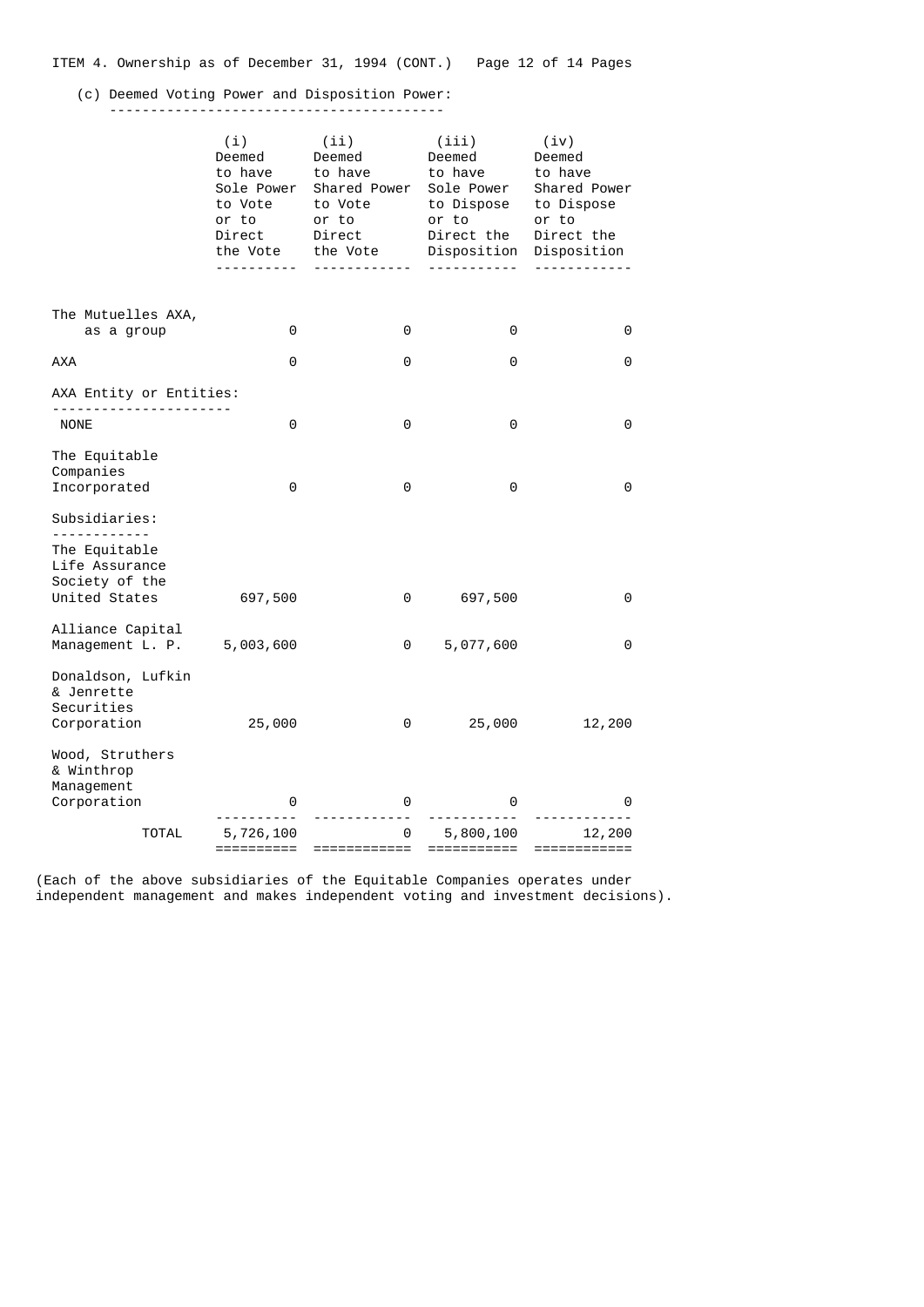Page 13 of 14 Pages Item 5. Ownership of Five Percent or Less of a Class: --------------------------------------------- If this statement is being filed to report the fact that as of the date hereof the reporting person has ceased to be the beneficial owner of more than five percent of the class of securities, check the following.  $\left( \begin{array}{c} \end{array} \right)$  Item 6. Ownership of More than Five Percent on behalf of Another Person. N/A ---------------------------------------------------------------- Item 7. Identification and Classification of the Subsidiary which Acquired ----------------------------------------------------------------- the Security Being Reporting on by the Parent Holding Company: ------------------------------------------------------------- This Schedule 13G is being filed by the Mutuelles AXA, as a group, AXA, and Equitable Companies: ( ) in the Mutuelles AXAs' capacity, as a group, acting as a parent holding company with respect to the holdings of the following AXA entity or entities; ( ) in AXA's capacity as a parent holding company with respect to

- the holdings of the following AXA entity or entities: NONE
- (X) IN EQUITABLE COMPANIES capacity as a parent holding company with respect to the holdings of its following subsidiaries:
- (X) THE EQUITABLE LIFE ASSURANCE SOCIETY OF THE UNITED STATES (13-5570651), an insurance company, a broker-dealer registered under Section 15 of the Securities and Exchange Act of 1934 and an investment adviser registered under Section 203 of the Investment Advisers Act of 1940.
- (X) ALLIANCE CAPITAL MANAGEMENT L. P. (13-3434400), an investment adviser registered under Section 203 of the Investment Advisers Act of 1940.
- (X) DONALDSON, LUFKIN & JENRETTE SECURITIES CORPORATION (13-2741729), a broker-dealer registered under Section 15 of the Securities Exchange Act of 1934 and an investment adviser registered under Section 203 of the Investment Advisers Act of 1940.
- ( ) WOOD, STRUTHERS & WINTHROP MANAGEMENT CORP. (13-2774791), an investment adviser registered under Section 203 of the Investment Advisers Act of 1940.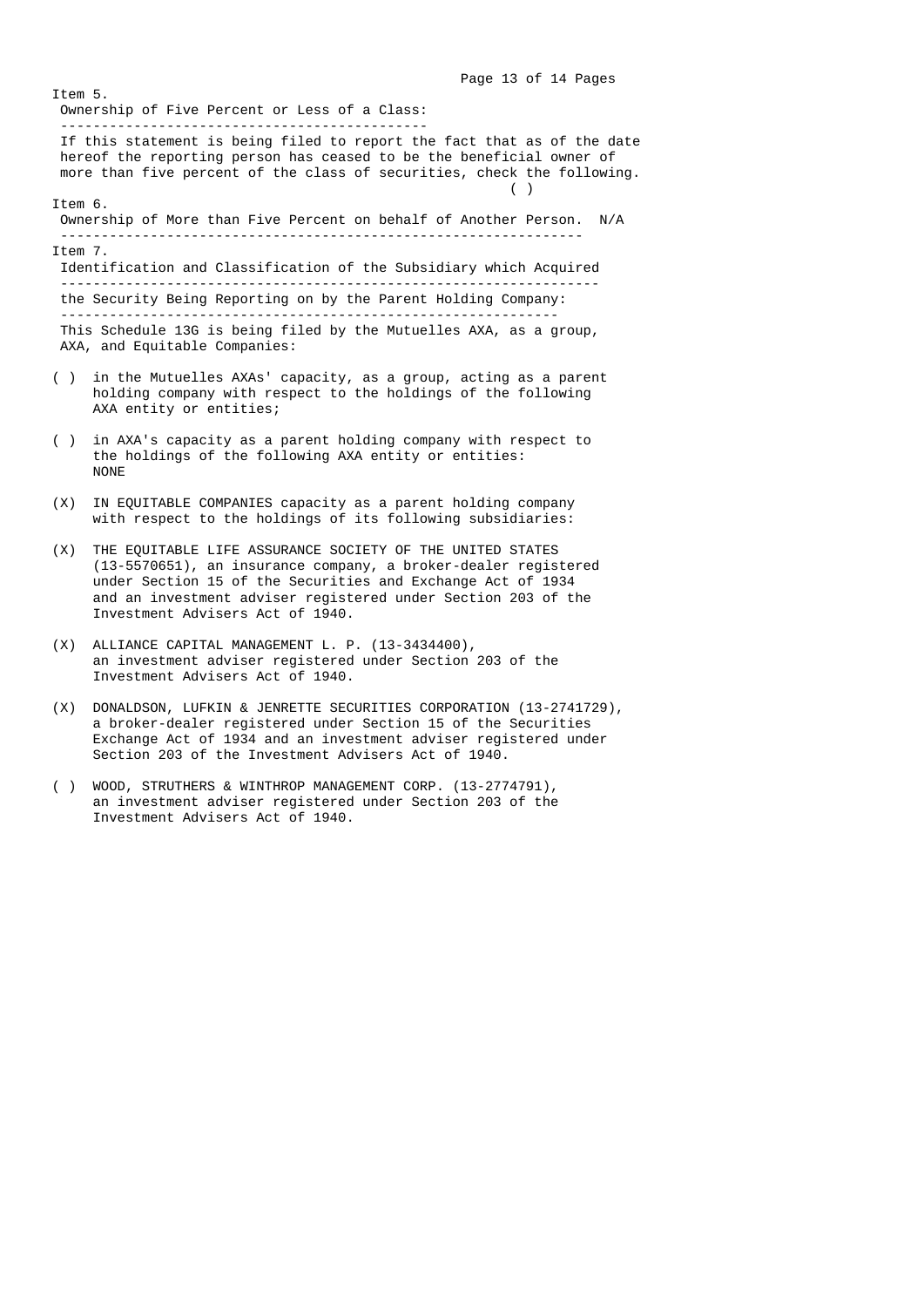Item 8. Identification and Classification of Members of the Group. N/A ---------------------------------------------------------

 Item 9. Notice of Dissolution of Group: N/A ------------------------------

 Item 10. Certification: -------------

 By signing below I certify that to the best of my knowledge and belief, the securities referred to above were acquired in the ordinary course of business and were not acquired for the purpose of and do not have the effect of changing or influencing the control of the issuer of such securities and were not acquired in connection with or as a participant in any transaction having such purposes or effect.

Signature

---------

 After reasonable inquiry and to the best of my knowledge and belief, I certify that the information set forth in this statement is true, complete and correct.

Date: February 10, 1995 THE EQUITABLE COMPANIES INCORPORATED\*

/s/ Joanne T. Marren

--------------------------------------------

 Joanne T. Marren Vice President

 \*Pursuant to the Joint Filing Agreement with respect to Schedule 13G attached hereto as Exhibit I, among The Equitable Companies Incorporated, Alpha Assurances I.A.R.D. Mutuelle, Alpha Assurances Vie Mutuelle, AXA Assurances I.A.R.D Mutuelle, AXA Assurances Vie Mutuelle, and Uni Europe Assurance Mutuelle, and AXA, this statement Schedule 13G is filed on behalf of each of them.